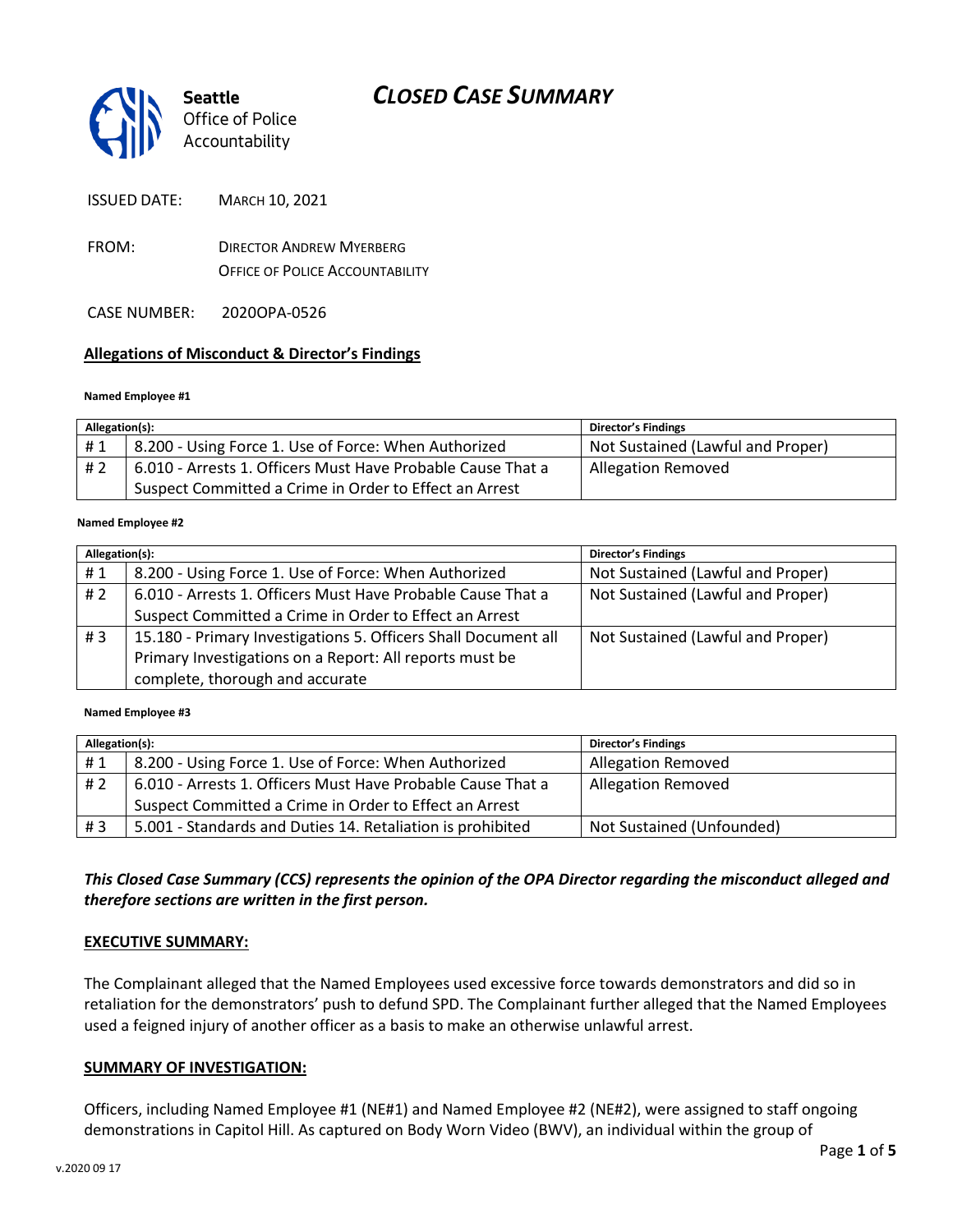v.2020 09 17

# *CLOSED CASE SUMMARY*

OPA CASE NUMBER: 2020OPA-0526

demonstrators was shining a strobe light at officers. NE#1 discussed with other officers extracting the individual who possessed the strobe light from the crowd. A third officer, Witness Officer #1 (WO#1), moved towards the individual and grabbed onto them. The BWV indicated that, at this same time, a female demonstrator took hold of WO#1 and began trying to pull WO#1 away from the individual with the strobe light. NE#1, who observed this, grabbed the female demonstrator and tried to pull her away from WO#1. The female demonstrator continued to hold onto WO#1 and they both fell to the ground. After they fell, NE#1 tried to locate the individual with the strobe light, but the individual had disappeared into the crowd.

NE#2, who was standing several feet away, rushed over as he saw what occurred. His BWV showed the female demonstrator standing over WO#1 and reaching her hand towards WO#1's head/neck area. NE#2 pushed her away from WO#1 and down to the ground. She was then placed in handcuffs.

It was later determined that WO#1 suffered a dislocated knee, and that he also had a torn ligament and a possible tibia fracture.

NE#2 documented this incident in a report. He recounted observing the Complainant pull WO#1 down to the ground causing him to suffer an apparent injury to his knee. NE#2 also noted that the Complainant reached her hand towards and grabbed WO#1's face "while he was defenseless on his side, clutching his right knee." NE#2 wrote that he took the Complainant down to the ground to prevent her from harming WO#1. He stated that he arrested her for assault.

OPA later received a complaint regarding this incident. The gravamen of the complaint was that WO#1 feigned an injury to his leg in order to justify other officers using force against and arresting the female demonstrator. The Complainant alleged that this was in retaliation for the demonstrators collectively seeking to defund SPD. The Complainant lastly alleged that the report completed by NE#2 was deficient. Specifically, the Complainant asserted that NE#2 inaccurately wrote that the female demonstrator "attacked" WO#1 and that this did not occur.

# **ANALYSIS AND CONCLUSIONS:**

# **Named Employee #1 - Allegation #1** *8.200 - Using Force 1. Use of Force: When Authorized*

SPD Policy 8.200(1) requires that force used by officers be reasonable, necessary and proportional. Whether force is reasonable depends "on the totality of the circumstances" known to the officers at the time of the force and must be balanced against "the rights of the subject, in light of the circumstances surrounding the event." (SPD Policy 8.200(1).) The policy lists a number of factors that should be weighed when evaluating reasonableness. (*See id*.) Force is necessary where "no reasonably effective alternative appears to exist, and only then to the degree which is reasonable to effect a lawful purpose." (*Id*.) Lastly, the force used must be proportional to the threat posed to the officer. (*Id*.)

Both NE#1 and NE#2 used force on the female demonstrator at various times. NE#1 initially used force to try to pull her away from WO#1. NE#2 subsequently used force to push the Complainant away from WO#1, to take her down to the ground, and to place her in handcuffs. The force both officers used was reasonable, necessary, and proportional, and, thus, consistent with policy.



**Seattle**

*Office of Police Accountability*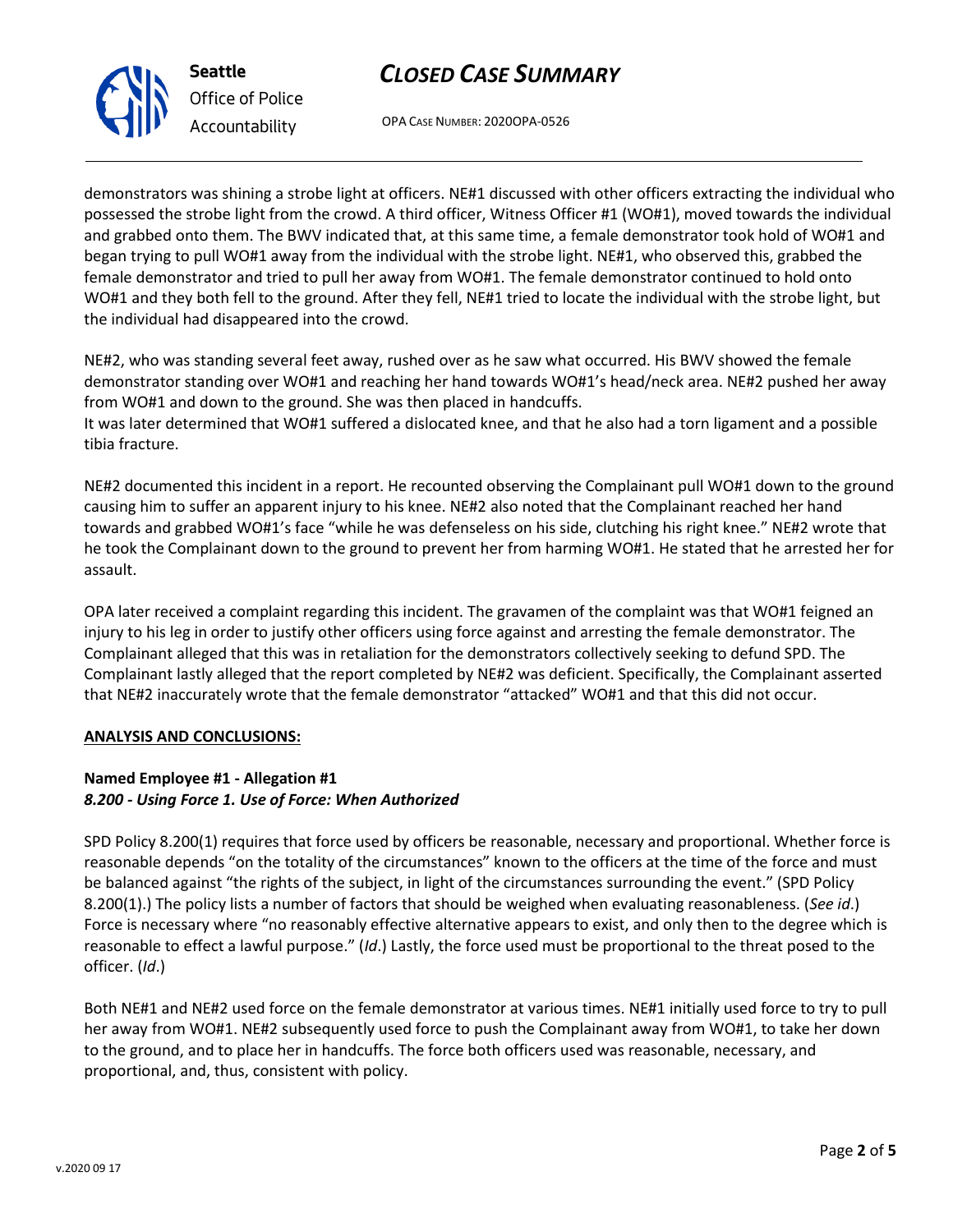# *CLOSED CASE SUMMARY*

OPA CASE NUMBER: 2020OPA-0526

With regard to NE#1, he observed the female protestor interfering in an arrest and, while doing so, grabbing and pulling on WO#1. Regardless of the female demonstrator's perception of the validity of the law enforcement action being taken by WO#1, she was prohibited by law from engaging in such actions and, by doing so, committed obstruction and assault. NE#1 had a lawful basis to prevent her from engaging in these acts and, where appropriate, to use force to do so. Moreover, the force he used, grabbing and pulling the female demonstrator, were both necessary and proportional under the circumstances. Notably, NE#1 did not strike the female demonstrator or use anything other than low-level force.

OPA reaches the same conclusion for NE#2's force. At the time he physically engaged with the female demonstrator, he observed her contribute to WO#1 falling to the ground and then saw her grab at WO#1's face while he was prone and clutching his knee. This was all corroborated by video. NE#2 was permitted to use force to take the female demonstrator into custody and to prevent her from harming WO#1. While it may not have been her intent to harm WO#1, her objective actions constituted an assault. NE#2 used the only force realistically available to him at the time when he pushed the female demonstrator to the ground. Moreover, this force, and the force he used to hold the female demonstrator down to the ground and to handcuff her, was proportional. Like NE#1, NE#2 used no strikes or anything other than low-level force, He further modulated his force once the female demonstrator was in custody and under control.

Ultimately, there is absolutely no evidence supporting the Complainant's assertion that the officers used excessive force. Indeed, the BWV shows the contrary – that the officers acted consistent with policy. For these reasons, OPA recommends that this allegation be Not Sustained – Lawful and Proper as against NE#1 and NE#2.

Recommended Finding: **Not Sustained (Lawful and Proper)**

### **Named Employee #1 - Allegation #2** *6.010 - Arrests 1. Officers Must Have Probable Cause That a Suspect Committed a Crime in Order to Effect an Arrest*

NE#2, not NE#1, made the decision to arrest the female demonstrator. As such, OPA recommends that this allegation be removed as against NE#1.

Recommended Finding: **Allegation Removed**

# **Named Employee #2 - Allegation #1** *8.200 - Using Force 1. Use of Force: When Authorized*

For the same reasons as stated above (*see* Named Employee #1 – Allegation #1), OPA recommends that this allegation be Not Sustained – Lawful and Proper.

Recommended Finding: **Not Sustained (Lawful and Proper)**

# **Named Employee #2 - Allegation #2**

*6.010 - Arrests 1. Officers Must Have Probable Cause That a Suspect Committed a Crime in Order to Effect an Arrest*



**Seattle** *Office of Police Accountability*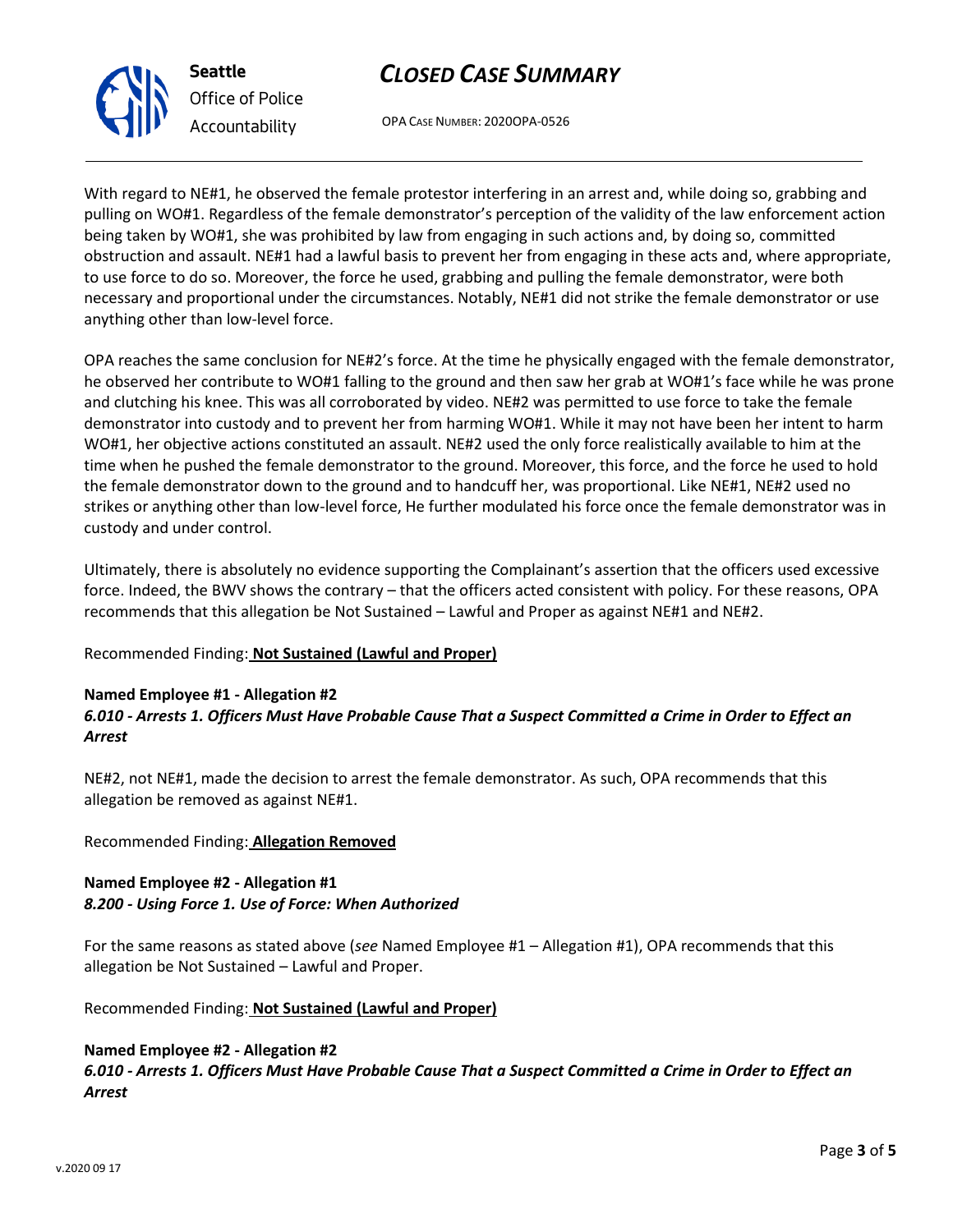

# *CLOSED CASE SUMMARY*

OPA CASE NUMBER: 2020OPA-0526

SPD Policy 6.010-POL-1 requires that officers have probable cause to believe that a suspect committed a crime when effectuating an arrest. Stated differently, where an arrest is not supported by probable cause, it violates law and Department policy. Probable cause exists when the facts and circumstances within an officer's knowledge are sufficient in themselves to support a reasonable belief that an offense has been or is being committed.

As discussed above, the BWV conclusively established that there was probable cause to arrest the female demonstrator for both obstruction and the assault of WO#1.

With regard to obstruction, the female demonstrator interfered in the attempted arrest of the individual with the strobe light by grabbing onto WO#1 and pulling him away. She had no legal right to engage in these actions and, when she did so, she committed a crime.

With regard to assault, when she grabbed onto and pulled WO#1, the female demonstrator contributed to him falling to the ground. While perhaps not her intent, this caused WO#1 to suffer a documented serious injury to his knee. The female demonstrator's established conduct constituted an unconsented and intentional touching that was harmful, thus meeting the elements of an assault.

For these reasons, the female demonstrator's arrest was justified as a matter of law. In reaching this finding, OPA notes that there is not a scintilla of evidence supporting the Complainant's contention that the arrest was fabricated, and that WO#1 faked an injury to provide a justification. This is mere speculation and fantasy on the part of the Complainant and, frankly, is a frivolous allegation that is clearly and conclusively disproved by the record.

Accordingly, OPA recommends that this allegation be Not Sustained – Lawful and Proper.

### Recommended Finding: **Not Sustained (Lawful and Proper)**

### **Named Employee #2 - Allegation #3**

# *15.180 - Primary Investigations 5. Officers Shall Document all Primary Investigations on a Report: All reports must be complete, thorough and accurate*

SPD Policy 15.180-POL-5 requires that officers document all primary investigations on a General Offense Report. Such reports must be thorough, complete, and accurate.

When comparing the content of NE#2's report against the BWV, OPA concludes that it was sufficiently accurate. Notably, contrary to the Complainant's assertion, NE#2 did not write that the female demonstrator "attacked" WO#1. He did, however, accurately describe her actions and correctly note that the totality of her behavior constituted an assault.

Ultimately, OPA deems the Complainant's allegation to lack merit and recommends that this allegation be Not Sustained – Lawful and Proper.

### Recommended Finding: **Not Sustained (Lawful and Proper)**

### **Named Employee #3 - Allegation #1** *8.200 - Using Force 1. Use of Force: When Authorized*